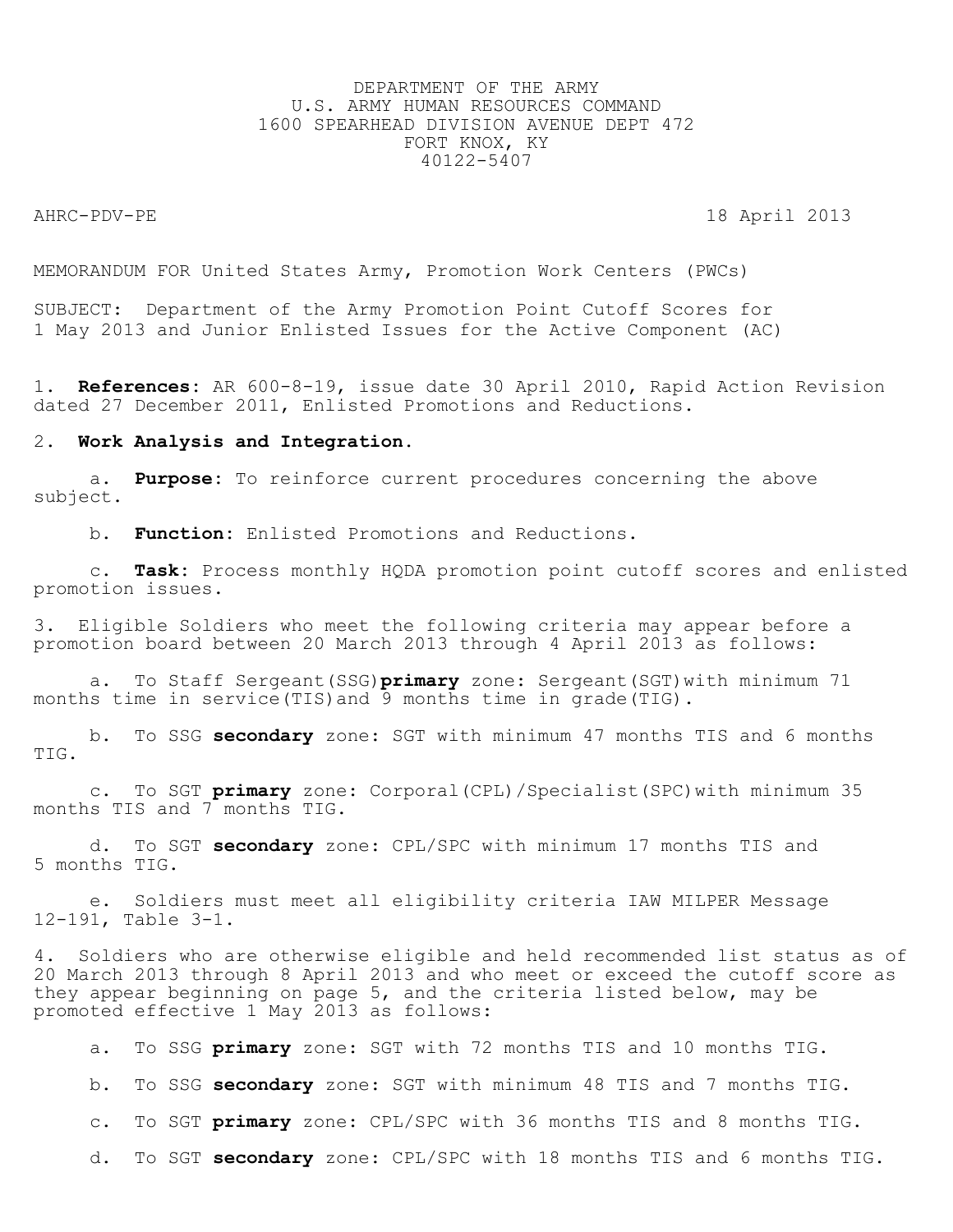SUBJECT: Department of the Army Promotion Point Cutoff Scores for 1 May 2013 and Junior Enlisted Issues for the Active Component (AC)

 e. Soldiers must meet all eligibility criteria IAW MILPER Message 12-191, Table 3-3.

5. **SPC Waiver Information**: The Directorate of Military Personnel Management (DMPM), Army G1 has announced the variable specialist waiver ceiling percentage is 17%, IAW AR 600-8-19, paragraph 2-5h.

BY THE ORDER OF THE SECRETARY OF THE ARMY:

 TAMARA J. GREGORY Sergeant Major, USA Chief, Enlisted Promotions Promotions Branch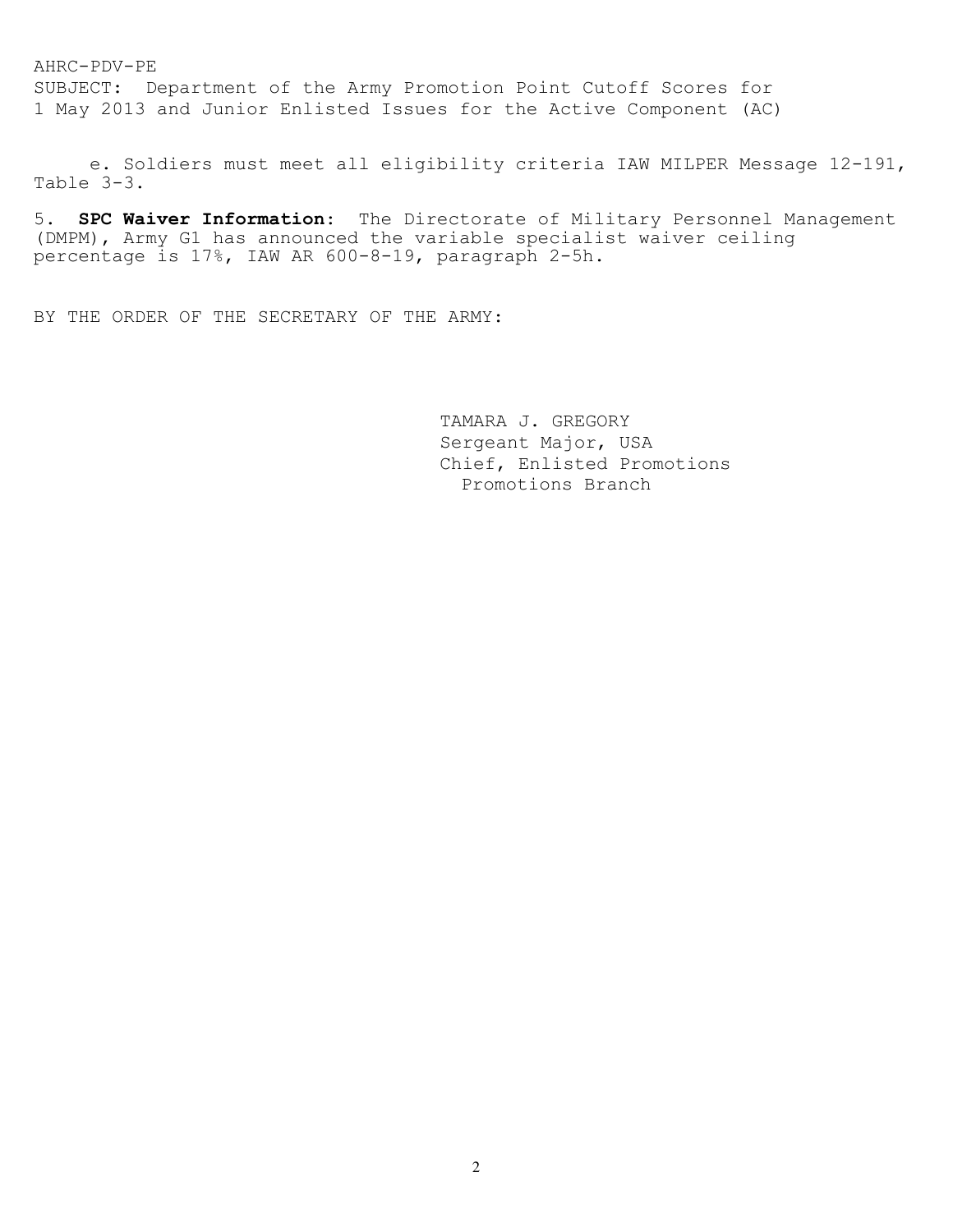AHRC-PDV-PE SUBJECT: Department of the Army Promotion Point Cutoff Scores for 1 May 2013 and Junior Enlisted Issues for the Active Component (AC)

# **REMINDERS/GENERAL INFORMATION:**

1. **Promotion Board Dates –** Reminder, promotion boards must be conducted between the 20<sup>th</sup> of the month proceeding the board month and no later than the 4<sup>th</sup> day of the board month IAW Milper Message 12-242. Promotion Boards are invalid after the  $4^{th}$  day of the month.

# 2. **Command List Integration (CLI) Removal Procedures**

 a. Requests for CLI removals must be sent to [usarmy.knox.hrc.mbx.tagd-jr-enlisted-promotions@mail.mil.](mailto:usarmy.knox.hrc.mbx.tagd-jr-enlisted-promotions@mail.mil)

 b. The requests must be in a memorandum signed by the promotion authority (LTC or above). Requests must have supporting documents (ie. DA Form 268).

 c. Soldiers must be removed from CLI for the following reasons: APFT Failure, no APFT data in eMILPO, expired APFT, suspension of favorable personnel action(flag)or barred from reenlistment IAW Milper Message 12-309, Removal of Ineligible Promotable Soldiers (SPC/CPL/SGT) from the Promotion Standing List.

3. **Milper Messages** – Unit S1 and Military Personnel Division (MPD) personnel and Soldiers should review the following messages:

 a. Milper Message 12-167, 12-189, 12-190, 12-191,12-240, 12-241, 12-242, 12-243, 12-303, 12-309, 12-347, 11-233, 11-306, 11-343, and 11-377.

4. **PPW Access –** Brigade(BDE)/Battalion(BN)and MPD personnel that require access to the PPW can submit requests for access using the request memo template on the HRC website, <https://www.hrc.army.mil/TAGD/Enlisted%20Selections%20and%20Promotions> Please email your request to [usarmy.knox.hrc.mbx.tagd-jr-enlisted-promotions@mail.mil](mailto:usarmy.knox.hrc.mbx.tagd-jr-enlisted-promotions@mail.mil) with the subject line: "PPW Access".

5. For junior enlisted promotion inquiries, email [usarmy.knox.hrc.mbx.tagd-jr-enlisted-promotions@mail.mil.](mailto:usarmy.knox.hrc.mbx.tagd-jr-enlisted-promotions@mail.mil)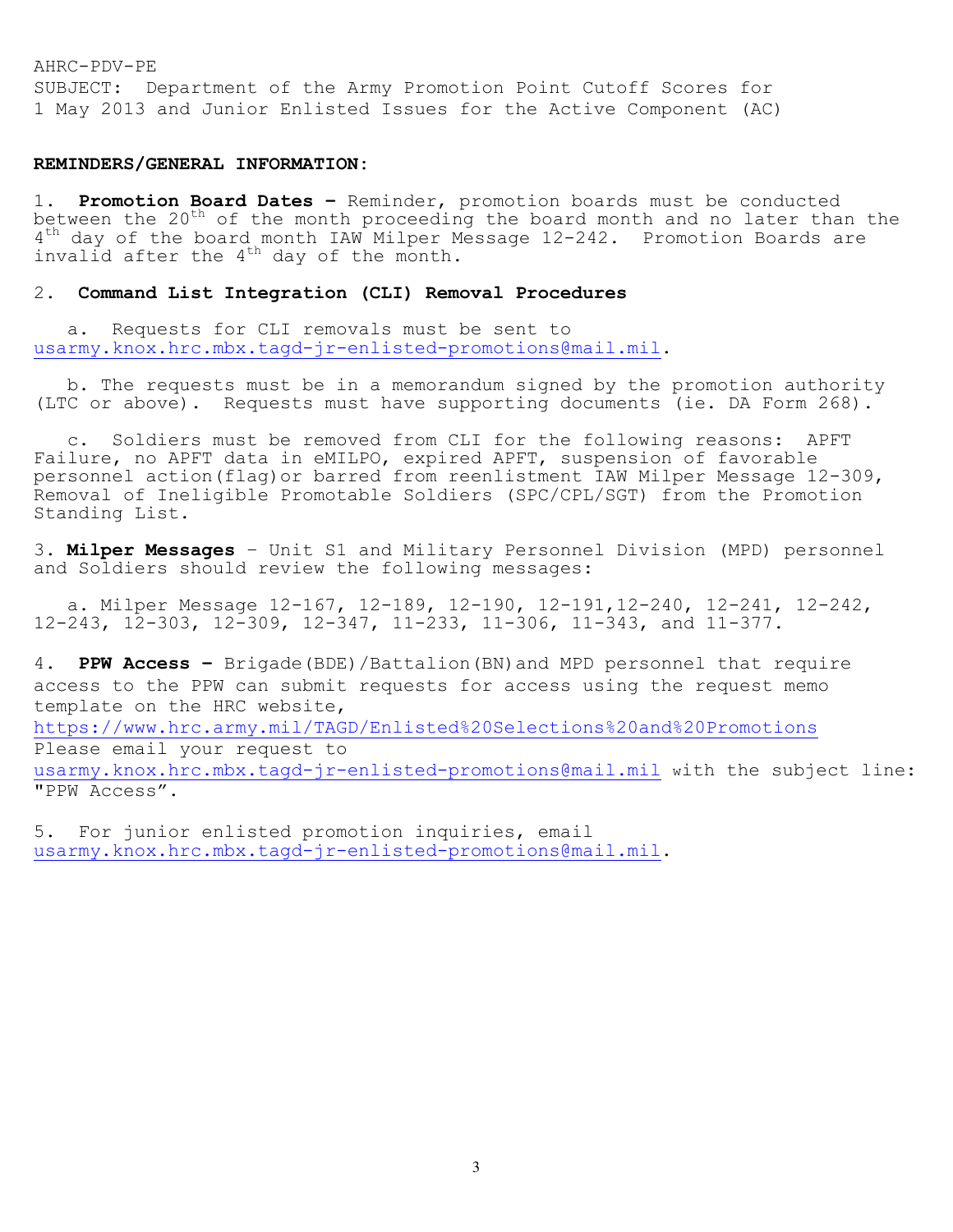SUBJECT: Department of the Army Promotion Point Cutoff Scores for 1 May 2013 and Junior Enlisted Issues for the Active Component (AC)

# **Common Administrative Record Corrections (ARC) Disapproval Reasons**

1. MEL/MES codes for Warrior Leaders Course (WLC) are not updated – Soldiers, S1 and Military Personnel Divisions (MPD) can verify MEL/MES code updates on the Enlisted Record Brief (ERB). S1 and MPD personnel can verify the MEL/MES codes in the Enlisted Distribution Assignment System (EDAS) on the PT screen.

a. ERB - Section VI - Military Education.

 1) MEL/MES – If the MEL/MES codes were updated, this section will reflect "WARRIOR LDR/GRADUATED".

2) Course – If updated will reflect "WARRIOR LEADER CRS".

- b. EDAS PT screen.
	- 1) MEL: X code for Warrior Leader Course.
	- 2) MES: 1 code for Graduated.

 c. If the MEL/MES on the ERB does not reflect "WARRIOR LDR/GRADUATED" or MEL: X and MES: 1 in EDAS send a copy of the DA Form 1059 to the NCOES branch at [usarmy.knox.hrc.mbx.epmd-ncoes-operations@mail.mil.](mailto:usarmy.knox.hrc.mbx.epmd-ncoes-operations@mail.mil) The NCOES branch will update the MEL/MES codes. This is also addressed in MILPER Message 11-233.

2. Unit S1 and MPDs fail to promote or deny promotion in EDAS. When a Soldier is selected by HRC for promotion a promotion projection date (PRJPDT) is generated in EDAS. When a Soldier has a PRJPDT in EDAS one of two things must happen, if not the Soldier will not be looked at for future promotions.

 a. The unit S1 or MPD will promote the Soldier on the PM screen in EDAS by entering the code "M" where it reads "IF ELIGIBLE AFTER LOCAL CHECKS ARE MADE, ENTER PROMOTION REASON TO PROMOTE" hit enter and F2 to submit.

 1) Promotions delayed more than 30 days must be emailed to [usarmy.knox.hrc.mbx.tagd-jr-enlisted-promotions@mail.mil.](mailto:usarmy.knox.hrc.mbx.tagd-jr-enlisted-promotions@mail.mil) IAW AR 600-8-19 paragraph 1-8, (2) promotions to SGT cannot be older than the first day of the thirteenth month.

 b. If there is a valid reason for non-promotion, the S1 or MPD must enter a reason code IAW AR 600-8-19, table 3-1 on the PM screen in EDAS, at the bottom of the screen where it states "IF NOT PROMOTED, ENTER NON-PROMOTION REASON" hit enter and F2 to submit.

4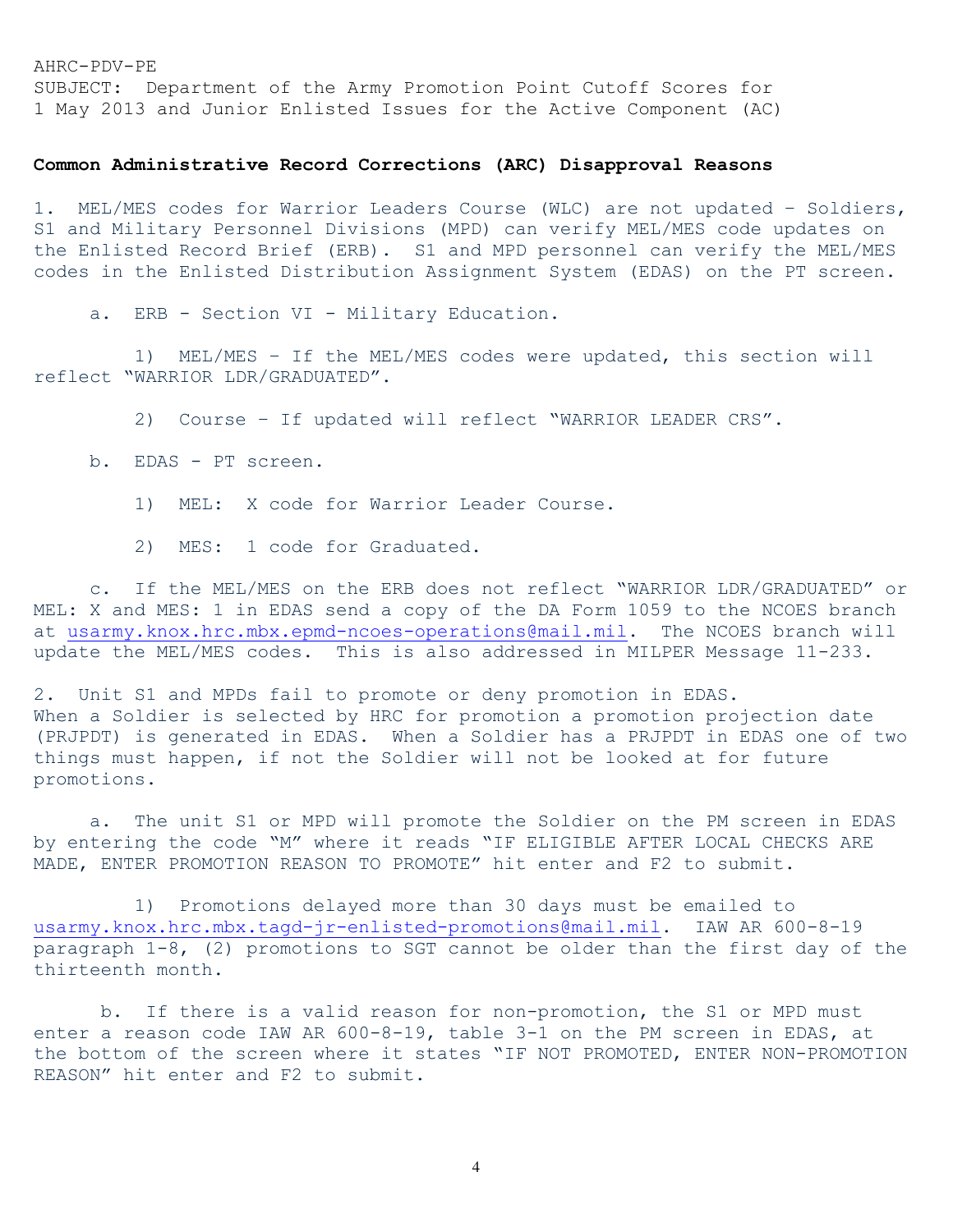SUBJECT: Department of the Army Promotion Point Cutoff Scores for 1 May 2013 and Junior Enlisted Issues for the Active Component (AC)

|            |     |                       |     |                       |                         |                              |                | AC PROMOTION QUALIFICATION SCORES FOR PROMOTION DURING MAY 2013              |                        |                |                       |                |
|------------|-----|-----------------------|-----|-----------------------|-------------------------|------------------------------|----------------|------------------------------------------------------------------------------|------------------------|----------------|-----------------------|----------------|
|            |     | <b>CUT-OFF SCORES</b> |     |                       |                         | ELIGIBLES ON LIST            |                |                                                                              |                        |                | PROMOTIONS (EST)      |                |
|            |     | $\ldots$ SGT $\ldots$ |     | $\ldots$ SSG $\ldots$ |                         | $\ldots$ SGT $\ldots$        |                | $\ldots$ SSG. $\ldots$                                                       | $\ldots$ SGT. $\ldots$ |                | $\ldots$ SSG $\ldots$ |                |
| <b>MOS</b> | PZ  | SZ                    | PZ  | ${\bf SZ}$            | $\mathbf{P} \mathbf{Z}$ | SZ                           | PZ             | ${\tt SZ}$                                                                   | PZ                     | SZ             | ${\bf P}{\bf Z}$      | SZ             |
| 09L*       | 404 | 458                   | 14  | 15                    | 9                       | 3                            | $\mathbf 1$    | $\overline{0}$                                                               | 5                      | $\mathbf 1$    | $\mathbf{1}$          | $\overline{0}$ |
| 11B        | 251 | 254                   | 438 | 442                   | 258                     | 162                          | 496            | 366                                                                          | 250                    | 154            | 129                   | 78             |
| 11C        | 371 | 380                   | 315 | 321                   | 69                      | 22                           | 31             | 19                                                                           | 48                     | 12             | 26                    | 16             |
| 12B        | 345 | 359                   | 473 | 473                   | 69                      | 20                           | 144            | 79                                                                           | 50                     | 14             | 25                    | 13             |
| $12C+$     | 39  | 40                    | 256 | 256                   | 4                       | $\overline{0}$               | 5              | 4                                                                            | 4                      | 0              | 4                     | $\mathbf{2}$   |
| 12D        | 39  | 40                    | 14  | 15                    | 1                       | 0                            | $\overline{0}$ | $\mathbf{2}$                                                                 | 1                      | 0              | $\overline{0}$        | $\sqrt{2}$     |
| 12H        | ΝA  | ΝA                    | 380 | 380                   | ΝA                      | ΝA                           | 19             | 14                                                                           | ΝA                     | ΝA             | 10                    | 3              |
| 12K        | 347 | 347                   | ΝA  | ΝA                    | 1                       | $\mathbf{1}$                 | ΝA             | ΝA                                                                           | 0                      | 1              | ΝA                    | ΝA             |
| $12M+$     | 39  | 40                    | 14  | 15                    | $\mathbf 2$             | $\overline{0}$               | 0              | $\circ$                                                                      | $\mathbf{2}$           | 0              | $\overline{0}$        | $\circ$        |
| 12N        | 264 | 264                   | 484 | 487                   | 17                      | 13                           | 81             | 47                                                                           | 17                     | 13             | 13                    | $\mathbf 2$    |
| 12P        | 798 | 798                   | 530 | 798                   | $\overline{0}$          | 0                            | 22             | 3                                                                            | 0                      | 0              | 4                     | $\circ$        |
| $12R+$     | 39  | 40                    | ΝA  | ΝA                    | 1                       | 0                            | ΝA             | ΝA                                                                           | 1                      | 0              | ΝA                    | ΝA             |
| 12T        | 798 | 798                   | 798 | 798                   | $\overline{2}$          | 1                            | $\circ$        | 2                                                                            | $\Omega$               | 0              | 0                     | 0              |
| 12V        | 798 | 798                   | 798 | 798                   | 3                       | 0                            | 3              | $\overline{2}$                                                               | 0                      | 0              | 0                     | $\overline{0}$ |
| 12W        | 447 | 522                   | NA  | NA                    | 26                      | $\mathbf{2}$                 | ΝA             | ΝA                                                                           | 8                      | $\mathbf 1$    | ΝA                    | ΝA             |
| 12Y        | 481 | 505                   | 443 | 454                   | 27                      | $\overline{4}$               | 14             | $8\,$                                                                        | 3                      | $\mathbf 1$    | $\mathbf 1$           | $\mathbf{2}$   |
| 13B        | 359 | 359                   | 454 | 457                   | 69                      | 52                           | 127            | 97                                                                           | 30                     | 21             | 18                    | 15             |
| 13D        | 527 | 798                   | 389 | 393                   | 102                     | 30                           | 9              | 7                                                                            | 13                     | $\mathsf{O}$   | 6                     | $\mathcal{S}$  |
| $13F+$     | 39  | 40                    | 392 | 395                   | 27                      | 7                            | 68             | 43                                                                           | 27                     | 7              | 15                    | 14             |
| $13M+$     | 39  | 40                    | 285 | 285                   | 15                      | $\mathbf 2$                  | 13             | 9                                                                            | 15                     | $\mathbf{2}$   | 9                     | $\overline{5}$ |
| 13P        | 193 | 278                   | 266 | 323                   | 4                       | 3                            | 7              | 3                                                                            | 4                      | $\mathbf{2}$   | $\mathbf{2}$          | $\mathbf{2}$   |
| $13R+*$    | 39  | 40                    | 14  | 15                    | 5                       | $\mathbf{2}$                 | 3              | 4                                                                            | 5                      | $\overline{2}$ | 3                     | $\sqrt{4}$     |
| 13T        | 334 | 344                   | 622 | 798                   | 5                       | $\mathbf{2}$                 | 28             | 4                                                                            | $\overline{2}$         | $\overline{2}$ | $\overline{2}$        | $\mathsf{O}$   |
| 14E        | 387 | 396                   | 194 | 287                   | 35                      | 11                           | $6\,$          | 5                                                                            | 11                     | 3              | 6                     | 5              |
| 14G        | 424 | 434                   | 331 | 366                   | 25                      | 13                           | 18             | 8                                                                            | 6                      | 3              | 10                    | 3              |
| 14H        | 500 | 798                   | 798 | 798                   | 19                      | 4                            | 9              | 3                                                                            | 1                      | 0              | 0                     | $\mathsf O$    |
| $14S+$     | 39  | 40                    | 348 | 798                   | 5                       | 5                            | 16             | 2                                                                            | 5                      | 5              | 7                     | $\mathsf O$    |
| 14T        | 353 | 353                   | 308 | 338                   | 31                      | 21                           | 15             | 25                                                                           | 16                     | 8              | 5                     |                |
| 15B        | 518 | 798                   | 388 | 388                   | 34                      | 5                            | 3              | 8                                                                            | 5                      | 0              | $\mathbf 1$           | $\frac{9}{3}$  |
| 15D        | 519 | 798                   | 557 | 798                   | 23                      | $\mathbf{2}$                 | 23             | 0                                                                            | 3                      | 0              | $\overline{2}$        | $\mathbf 0$    |
| 15E        | 445 | 446                   | 414 | 501                   | 31                      | 16                           | 17             | 11                                                                           | 5                      | 4              | 9                     | $\overline{c}$ |
| 15F        | 446 | 477                   | 374 | 421                   | 11                      | $\mathcal{S}$                | 5              | 2                                                                            | 3                      | 1              | 4                     | $\mathbf 1$    |
| 15G        | 290 | 798                   | 422 | 798                   | 6                       | $\mathsf{O}$                 | 8              | $\overline{2}$                                                               | 6                      | 0              | 4                     | $\mathsf O$    |
| 15H        | 573 | 573                   | 513 | 534                   | 4                       | $\mathbf{2}$                 | 14             | 8                                                                            | 0                      |                | ς                     |                |
| 15J        | 428 | 491                   | 361 | 369                   | 42                      | 5                            | 8              | 7                                                                            | 14                     | 1              | 6                     | 5              |
| $15N+$     | 39  | 40                    | 482 | 495                   | 5                       | $\mathbf{2}$                 | 22             | 9                                                                            | 5                      | 2              |                       | $1\,$          |
| 15P        | 558 | 798                   | 550 | 556                   | 89                      | $\mathsf 9$                  | 81             | 6                                                                            | 4                      | 0              | 7                     | $1\,$          |
| 15Q        | 332 | 798                   | 14  | 15                    | $8\,$                   | $1\,$                        | $\mathbf{1}$   | 1                                                                            | 6                      | 0              | 1                     | $1\,$          |
| 15R        | 798 | 798                   | 623 | 798                   | 110                     | 16                           | 73             | 7                                                                            | $\overline{0}$         | 0              | 4                     | $\overline{0}$ |
| $15S+$     | 39  | 40                    | 617 | 798                   | 9                       | $\mathbf{1}$                 | 42             | $\mathsf 9$                                                                  | 9                      | 1              | 3                     | $\circ$        |
| 15T        | 427 | 451                   | 508 | 522                   | 69                      | 14                           | 99             | 19                                                                           | 18                     | 8              | 13                    | $\sqrt{2}$     |
| $15U+$     | 39  | 40                    | 320 | 798                   | 21                      |                              |                | $\overline{2}$                                                               |                        | 2              | 11                    | $\mathbb O$    |
|            |     |                       |     |                       |                         | $\mathbf{2}$                 | 16             |                                                                              | 21                     |                |                       |                |
| $15W*$     | 169 | 225                   | 14  | 15                    | 12                      | $\sqrt{6}$                   | $\mathcal{S}$  | 3                                                                            | 12                     | 6              | $\mathfrak{Z}$        | $\mathfrak{Z}$ |
| 15Y        | 249 | 323                   | 498 | 798                   | 7                       | $\sqrt{2}$<br>$\overline{0}$ | 27             | $8\,$<br>$\overline{4}$                                                      | $7\phantom{.0}$        | 2              | 6<br>5                | $\mathbb O$    |
| $18B*$     | 798 | 798                   | 14  | 15                    | $\overline{0}$          |                              | 5              | $\mathbf 1$                                                                  | 0                      | 0              |                       | $\overline{4}$ |
| $18C*$     | 798 | 798                   | 14  | 15                    | $\Omega$                | $\overline{0}$               | 4              |                                                                              | 0                      | 0              | 4                     | $\mathbf 1$    |
|            |     |                       |     |                       |                         |                              |                | + = CLI Promotions to E5, * = CLI Promotions E6, +* = CLI Promotions E5 + E6 |                        |                |                       |                |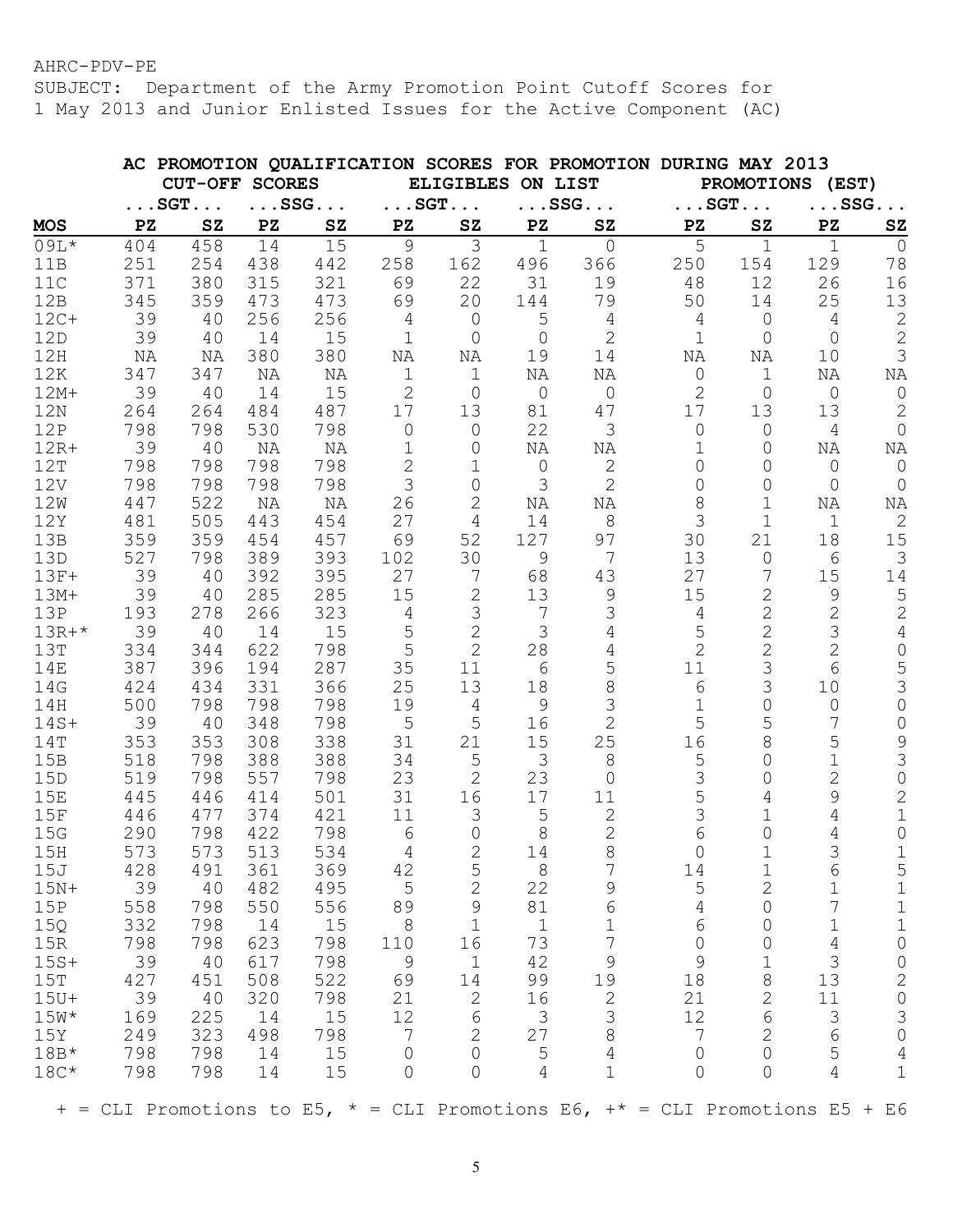SUBJECT: Department of the Army Promotion Point Cutoff Scores for 1 May 2013 and Junior Enlisted Issues for the Active Component (AC)

|                                                                                           |      |                       |                  |                         |                  |                        |                  | AC PROMOTION QUALIFICATION SCORES FOR PROMOTION DURING MAY 2013 |                  |                |                  |                        |
|-------------------------------------------------------------------------------------------|------|-----------------------|------------------|-------------------------|------------------|------------------------|------------------|-----------------------------------------------------------------|------------------|----------------|------------------|------------------------|
|                                                                                           |      | <b>CUT-OFF SCORES</b> |                  |                         |                  | <b>ELIGIBLES</b>       | ON LIST          |                                                                 |                  |                | PROMOTIONS (EST) |                        |
|                                                                                           |      | $\ldots$ SGT $\ldots$ |                  | $\ldots$ SSG $\ldots$   |                  | $\ldots$ SGT. $\ldots$ |                  | $\ldots$ SSG                                                    |                  | $\ldots$ SGT   |                  | $\ldots$ SSG $\ldots$  |
| <b>MOS</b>                                                                                | PZ   | SZ                    | ${\bf P}{\bf Z}$ | ${\bf SZ}$              | ${\bf P}{\bf Z}$ | SZ                     | ${\bf P}{\bf Z}$ | SZ                                                              | ${\bf P}{\bf Z}$ | ${\tt SZ}$     | ${\bf P}{\bf Z}$ | $\mathbf{S}\mathbf{Z}$ |
| $18D*$                                                                                    | 798  | 798                   | 14               | 15                      | $\Omega$         | 0                      | 1                |                                                                 | $\Omega$         | $\Omega$       |                  |                        |
| <b>18E</b>                                                                                | 798  | 798                   | 14               | 15                      | $\Omega$         | $\circ$                | 3                | $\mathbf{2}$                                                    | 0                | 0              | 3                | $\mathbf{2}$           |
| $19D+$                                                                                    | 39   | 40                    | 412              | 414                     | 98               | 32                     | 179              | 119                                                             | 98               | 32             | 52               | 27                     |
| 19K                                                                                       | 244  | 244                   | 494              | 529                     | 15               | 22                     | 195              | 67                                                              | 15               | 22             | 33               | 4                      |
| 25B                                                                                       | 576  | 798                   | 491              | 501                     | 612              | 33                     | 249              | 54                                                              | 99               | 0              | 67               | 14                     |
| 25C                                                                                       | 419  | 469                   | 333              | 333                     | 6                | 4                      | 0                | 1                                                               | 3                | 1              | $\overline{0}$   | $\mathbf 1$            |
| 25E                                                                                       | 798  | 798                   | 798              | 798                     | $\mathbf 0$      | $\mathcal{O}$          | $\Omega$         | $\Omega$                                                        | 0                | 0              | $\Omega$         | $\mathbf 0$            |
| 25F                                                                                       | 328  | 328                   | 490              | 490                     | 9                | 13                     | 19               | 1                                                               | 3                | 8              | 0                | $\mathbf 1$            |
| 25L                                                                                       | 369  | 388                   | 556              | 798                     | 21               | 6                      | 61               | 16                                                              | 9                | $\overline{2}$ | 7                | $\mathbf 0$            |
| 25M                                                                                       | 531  | 798                   | 798              | 798                     | 23               | 4                      | 18               | 6                                                               | 3                | $\overline{0}$ | $\overline{0}$   | $\mathsf{O}\xspace$    |
| 25N                                                                                       | 308  | 356                   | 376              | 376                     | 9                | 5                      | 15               | 11                                                              | 8                | 4              | 1                | 5                      |
| 25P                                                                                       | 552  | 798                   | 576              | 798                     | 83               | 5                      | 26               | 3                                                               | 9                | 0              | 4                | $\overline{O}$         |
| 25Q                                                                                       | 467  | 472                   | 504              | 508                     | 166              | 67                     | 111              | 60                                                              | 29               | 9              | 11               | $1\,$                  |
| $25R+$                                                                                    | 39   | 40                    | 462              | 462                     | 3                | $\mathbf 1$            | 9                | 5                                                               | 3                | $\mathbf 1$    | $\mathbf 1$      | $\overline{2}$         |
| 25S                                                                                       | 468  | 474                   | 478              | 478                     | 161              | 48                     | 112              | 55                                                              | 38               | 8              | 33               | 10                     |
| 25U                                                                                       | 506  | 516                   | 516              | 521                     | 281              | 44                     | 242              | 87                                                              | 41               | $\overline{2}$ | 34               | 8                      |
| 25V                                                                                       | 524  | 798                   | 573              | 798                     | 18               | 4                      | 18               | 1                                                               | 6                | 0              | 3                | $\overline{0}$         |
| 27D                                                                                       | 409  | 409                   | 371              | 371                     | 49               | 13                     | 33               | 26                                                              | 22               | 4              | 8                | 11                     |
| 29E                                                                                       | 303  | 798                   | 491              | 629                     | 4                | $\circ$                | 69               | 10                                                              | 4                | $\mathbf 0$    | 38               | $\mathbf 1$            |
| 31B                                                                                       | 396  | 406                   | 527              | 532                     | 189              | 40                     | 383              | 163                                                             | 85               | 17             | 40               | $\,8\,$                |
| $31D+$                                                                                    | 39   | 40                    | 465              | 466                     | 3                | $\circ$                | 59               | 19                                                              | 3                | 0              | 10               | $1\,$                  |
| <b>31E</b>                                                                                | 313  | 329                   | 321              | 321                     | 22               | 10                     | 14               | 18                                                              | 10               | 8              | 5                | 5                      |
| $35F+*$                                                                                   | 39   | 40                    | 14               | 15                      | 43               | 29                     | 21               | 20                                                              | 43               | 29             | 21               | 20                     |
| 35G                                                                                       | 407  | 408                   | 374              | 377                     | 51               | 12                     | 19               | 24                                                              | 13               | 5              | 7                | 6                      |
| 35L                                                                                       | 39   | 40                    | 798              | 798                     | $\overline{0}$   | $\circ$                | 112              | 11                                                              | $\mathsf{O}$     | $\overline{0}$ | $\mathbf 0$      | $\overline{0}$         |
| 35M                                                                                       | 264  | 285                   | 288              | 295                     | 14               | 13                     | 19               | 23                                                              | 14               | 13             | 11               | 20                     |
| 35N                                                                                       | 368  | 369                   | 253              | 265                     | 76               | 27                     | 10               | 17                                                              | 13               | 7              | 5                | 10                     |
| 35P                                                                                       | 798  | 798                   | 798              | 798                     | 97               | 27                     | 20               | 17                                                              | 1                | 0              | ∩                | 0                      |
| 35PAD*                                                                                    | 383  | 383                   | 14               | 15                      | 39               | 3                      | 2                | $\overline{4}$                                                  | 10               | 1              | $\overline{2}$   | 4                      |
| 35PAE                                                                                     | (SEE | 35PAD) (SEE           |                  | 35PAD)                  | (SEE)            | 35PAD)                 | (SEE             | 35PAD)                                                          | (SEE             | 35PAD)         | (SEE             | 35PAD)                 |
| 35PAN                                                                                     | (SEE | 35PAD) (SEE           |                  | 35PAD)                  | (SEE)            | 35PAD)                 | (SEE             | 35PAD)                                                          | (SEE             | 35PAD)         | (SEE             | 35PAD)                 |
| 35PAP                                                                                     | (SEE | 35PAD) (SEE           |                  | 35PAD)                  | (SEE)            | 35PAD)                 | (SEE)            | 35PAD)                                                          | (SEE)            | 35PAD)         | (SEE             | 35PAD)                 |
| 35PAZ                                                                                     | (SEE | 35PAD)                | (SEE             | 35PAD)                  | (SEE)            | 35PAD)                 | (SEE             | 35PAD)                                                          | (SEE             | 35PAD)         | (SEE             | 35PAD)                 |
| 35PCM+                                                                                    | 39   | 40                    | 316              | 798                     | 5                | 0                      | 3                | 0                                                               | 5                | 0              | 2                | $\Omega$               |
| 35PDG                                                                                     |      |                       |                  | (SEE 35PAD) (SEE 35PAD) |                  | (SEE 35PAD)            |                  | (SEE 35PAD) (SEE 35PAD) (SEE 35PAD)                             |                  |                |                  |                        |
| 35PPF                                                                                     | 402  | 402                   | 148              | 192                     | 17               | 1                      | 1                | 3                                                               | 2                |                |                  | 3                      |
| 35PPG                                                                                     | 418  | 798                   | 798              | 798                     | 3                | $\overline{2}$         | 1                | $\Omega$                                                        | 1.               | $\Omega$       | 0                | $\Omega$               |
| 35PPU                                                                                     | (SEE | 35PPV) (SEE           |                  | 35PPV)                  |                  | (SEE 35PPV)            |                  | (SEE 35PPV)                                                     | (SEE 35PPV)      |                | (SEE 35PPV)      |                        |
| 35PPV                                                                                     | 239  | 239                   | 798              | 798                     | 0                | 4                      | 0                | 0                                                               | 0                | 4              | 0                | $\cup$                 |
| 35PPW                                                                                     | (SEE | 35PPV) (SEE           |                  | 35PPV)                  | (SEE             | 35PPV)                 |                  | (SEE 35PPV)                                                     | (SEE 35PPV)      |                | (SEE 35PPV)      |                        |
| 35Q                                                                                       | 39   | 40                    | 14               | 15                      | 0                | 3                      | 0                | 2                                                               | 0                | 3              | 0                | 2                      |
| $35S+$                                                                                    | 39   | 40                    | 252              | 319                     | 4                | 6                      | 9                | 10                                                              | 4                | 6              | 4                | $\mathfrak{Z}$         |
| 35T                                                                                       | 527  | 798                   | 460              | 460                     | 43               | $8\,$                  | 13               | 7                                                               | 3                | 0              | 2                | $\overline{c}$         |
| 36B                                                                                       | 634  | 798                   | 798              | 798                     | 127              | 19                     | 53               | 6                                                               | $\overline{2}$   | $\Omega$       | $\Omega$         | $\circ$                |
| 37F                                                                                       | 39   | 40                    | 798              | 798                     | 0                | 0                      | 91               | 43                                                              | $\Omega$         | $\cap$         | 0                | 0                      |
| 38B                                                                                       | ΝA   | ΝA                    | 14               | 15                      | ΝA               | ΝA                     | 0                | 1                                                               | ΝA               | ΝA             | 0                | $\mathbf 1$            |
| + = CLI Promotions to E5, $\star$ = CLI Promotions E6, + $\star$ = CLI Promotions E5 + E6 |      |                       |                  |                         |                  |                        |                  |                                                                 |                  |                |                  |                        |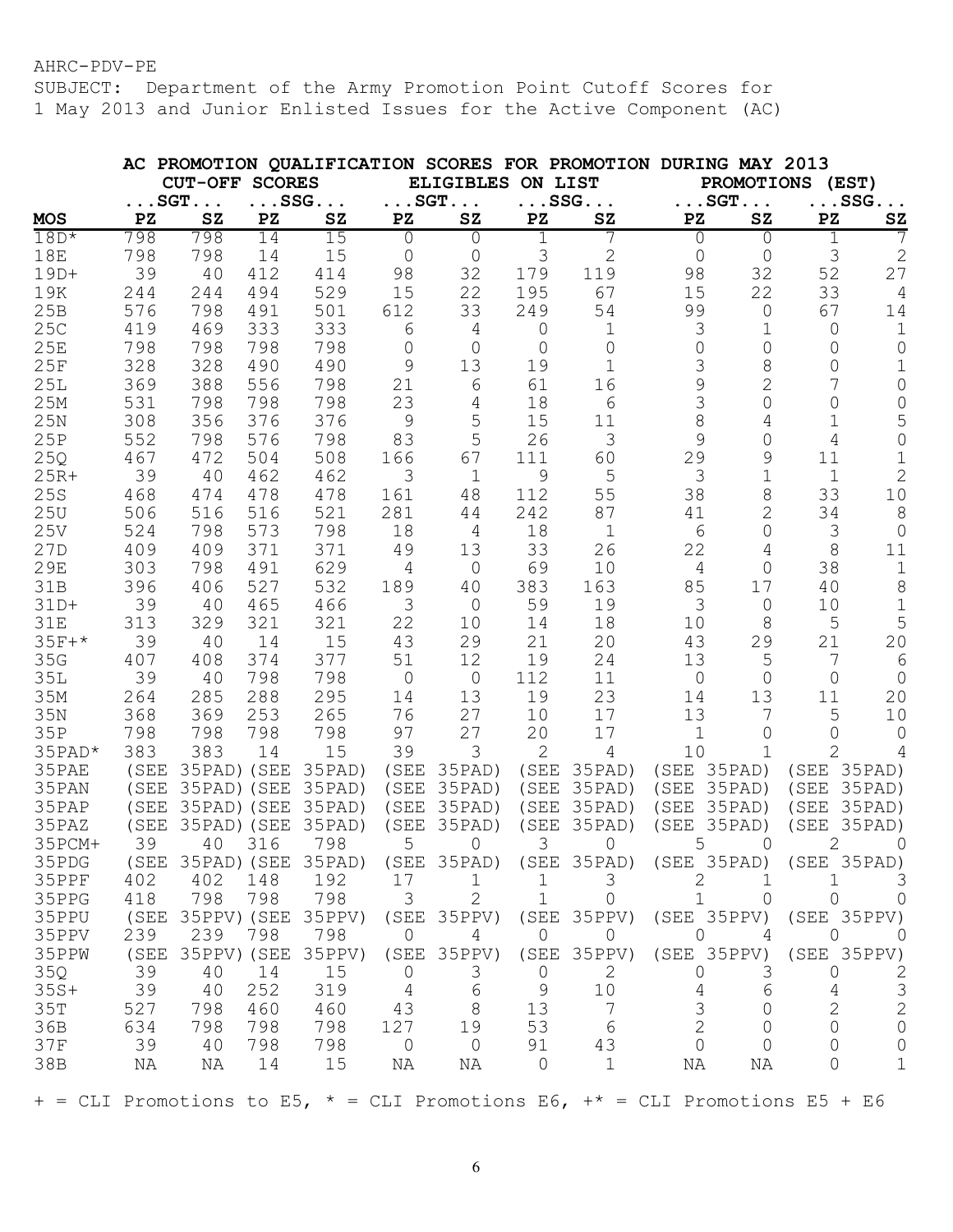SUBJECT: Department of the Army Promotion Point Cutoff Scores for 1 May 2013 and Junior Enlisted Issues for the Active Component (AC)

|            |     |                       |                       | AC PROMOTION QUALIFICATION SCORES FOR PROMOTION DURING MAY 2013 |                         |                       |                |                |                        |                |                       |                     |  |
|------------|-----|-----------------------|-----------------------|-----------------------------------------------------------------|-------------------------|-----------------------|----------------|----------------|------------------------|----------------|-----------------------|---------------------|--|
|            |     |                       | <b>CUT-OFF SCORES</b> |                                                                 |                         | ELIGIBLES ON LIST     |                |                | PROMOTIONS (EST)       |                |                       |                     |  |
|            |     | $\ldots$ SGT $\ldots$ |                       | $\ldots$ SSG. $\ldots$                                          |                         | $\ldots$ SGT $\ldots$ |                | $\ldots$ SSG   | $\ldots$ SGT. $\ldots$ |                | $\ldots$ SSG $\ldots$ |                     |  |
| <b>MOS</b> | PZ  | SZ                    | PZ                    | ${\bf SZ}$                                                      | $\mathbf{P} \mathbf{Z}$ | SZ                    | PZ             | SZ             | PZ                     | ${\tt SZ}$     | PZ                    | SZ                  |  |
| 42A        | 591 | 591                   | 565                   | 568                                                             | 742                     | 69                    | 405            | 88             | 46                     | 6              | 30                    | 7                   |  |
| 42R        | 798 | 798                   | 577                   | 798                                                             | 38                      | 33                    | 92             | 49             | 0                      | 0              | 2                     | 0                   |  |
| $46Q+$     | 39  | 40                    | 393                   | 393                                                             | 6                       | $\circ$               | 13             | 12             | 6                      | 0              | 5                     | 1                   |  |
| 46R        | 262 | 798                   | 798                   | 798                                                             | 1                       | 0                     | 21             | 9              | $\mathbf 1$            | $\Omega$       | 0                     | 0                   |  |
| 51C        | ΝA  | ΝA                    | 14                    | 15                                                              | ΝA                      | ΝA                    | $\overline{0}$ | $\mathbf 1$    | ΝA                     | ΝA             | 0                     | 1                   |  |
| 56M        | 426 | 431                   | 611                   | 798                                                             | 31                      | 12                    | 86             | 25             | 7                      | 4              | 4                     | 0                   |  |
| 68A        | 571 | 584                   | 604                   | 798                                                             | 34                      | $\,8\,$               | 65             | 14             | 8                      | 1              | 6                     | $\Omega$            |  |
| 68D        | 573 | 798                   | 577                   | 798                                                             | 65                      | $\overline{2}$        | 64             | 6              | 5                      | 0              | 5                     | 0                   |  |
| 68E        | 668 | 798                   | 612                   | 798                                                             | 138                     | 7                     | 107            | 12             | 4                      | 0              | 6                     | 0                   |  |
| 68G        | 526 | 798                   | 671                   | 798                                                             | 33                      | 7                     | 52             | $\overline{4}$ | 5                      | 0              | 1                     | 0                   |  |
| 68H        | 568 | 798                   | 798                   | 798                                                             | 12                      | $\mathbf 1$           | 8              | 4              | $\mathbf{2}$           | 0              | 0                     | 0                   |  |
| 68J        | 567 | 594                   | 551                   | 798                                                             | 52                      | 17                    | 57             | 7              | 5                      |                | 4                     | 0                   |  |
| 68K        | 619 | 798                   | 676                   | 798                                                             | 206                     | 11                    | 151            | 26             | 8                      | 0              | 8                     | 0                   |  |
| 68M        | 424 | 798                   | 530                   | 798                                                             | $\overline{4}$          | $\mathbf 1$           | 7              | 3              | 2                      | 0              | $\mathbf 1$           | $\mathsf{O}$        |  |
| 68P        | 606 | 615                   | 624                   | 798                                                             | 80                      | 6                     | 61             | 5              | 4                      | 1              | 7                     | $\mathsf{O}$        |  |
| 68Q        | 509 | 798                   | 798                   | 798                                                             | 28                      | $\overline{4}$        | 38             | 5              | 2                      | 0              | 0                     | $\mathsf{O}\xspace$ |  |
| 68R        | 531 | 798                   | 559                   | 559                                                             | 53                      | 6                     | 79             | 11             | 7                      | 0              | 1                     | $\mathbf 1$         |  |
| 68S        | 409 | 457                   | 555                   | 798                                                             | 15                      | $\overline{4}$        | 27             | 13             | 6                      | $\mathbf 1$    | 3                     | $\mathsf{O}\xspace$ |  |
| 68T        | 798 | 798                   | 798                   | 798                                                             | 21                      | 7                     | 30             | 7              | 0                      | 0              | 0                     | 0                   |  |
| 68V+       | 39  | 40                    | 798                   | 798                                                             | 1                       | 0                     | 29             | $\Omega$       | $\mathbf 1$            | $\Omega$       | 0                     | 0                   |  |
| 68W        | 508 | 512                   | 570                   | 575                                                             | 737                     | 232                   | 808            | 208            | 109                    | 31             | 62                    | 12                  |  |
| 68X        | 342 | 342                   | 436                   | 477                                                             | 7                       | 5                     | 20             | 13             | 6                      | 4              | $\mathbf 1$           | $\mathfrak{Z}$      |  |
| 74D        | 532 | 536                   | 576                   | 576                                                             | 278                     | 40                    | 384            | 47             | 53                     | 7              | 29                    | $\mathbf{2}$        |  |
| 79R*       | ΝA  | ΝA                    | 14                    | 15                                                              | ΝA                      | ΝA                    | 6              | 0              | ΝA                     | ΝA             | 6                     | $\mathbf 0$         |  |
| 79S        | ΝA  | ΝA                    | 14                    | 15                                                              | ΝA                      | ΝA                    | 0              | 0              | ΝA                     | ΝA             | 0                     | 0                   |  |
| 88H        | 545 | 798                   | 798                   | 798                                                             | 59                      | 11                    | 141            | 4              | 10                     | $\overline{0}$ | 0                     | 0                   |  |
| <b>88K</b> | 798 | 798                   | 561                   | 798                                                             | 19                      | 6                     | 22             | 2              | $\mathsf{O}$           | 0              | 2                     | 0                   |  |
| $88L +$    | 39  | 40                    | 221                   | 225                                                             | 5                       | $\mathbf 1$           | $\overline{2}$ | 4              | 5                      | 1              | $\overline{2}$        | $\overline{4}$      |  |
| 88M        | 549 | 559                   | 631                   | 635                                                             | 538                     | 75                    | 739            | 57             | 37                     | 9              | 29                    | 3                   |  |
| 88N        | 361 | 361                   | 457                   | 457                                                             | 37                      | 10                    | 77             | 10             | 31                     | 7              | 34                    | 6                   |  |
| $89A+$     | 39  | 40                    | ΝA                    | ΝA                                                              | 5                       | 3                     | ΝA             | ΝA             | 5                      | 3              | ΝA                    | ΝA                  |  |
| 89B        | 349 | 356                   | 486                   | 494                                                             | 30                      | 7                     | 86             | 14             | 20                     | 5              | 16                    | $\mathbf 1$         |  |
| 89D*       | 523 | 524                   | 14                    | 15                                                              | 116                     | 35                    | 13             | 12             | 12                     | 4              | 13                    | 12                  |  |
| $91A+$     | 39  | 40                    | 457                   | 798                                                             | 12                      | 0                     | 25             |                | 12                     | $\Omega$       | 6                     | 0                   |  |
| 91B        | 516 | 522                   | 629                   | 641                                                             | 602                     | 64                    | 942            | 60             | 88                     | 5              | 58                    | 2                   |  |
| 91C        | 487 | 501                   | 682                   | 798                                                             | 50                      | 15                    | 154            | 10             | 5                      | $\mathbf 1$    | 5                     | $\mathsf{O}$        |  |
| 91D        | 467 | 471                   | 595                   | 798                                                             | 78                      | 36                    | 160            | 36             | 14                     | 8              | 9                     | $\mathsf{O}$        |  |
| 91E        | 277 | 330                   | 798                   | 798                                                             | 6                       | 4                     | 75             | $8\,$          | 6                      | 4              | $\mathsf{O}$          | $\circledcirc$      |  |
| 91F        | 276 | 276                   | NA                    | NA                                                              | $6\phantom{1}6$         | $6\phantom{1}6$       | NA             | ΝA             | 6                      | 6              | ΝA                    | ΝA                  |  |
| 91G        | 474 | 480                   | NA                    | NA                                                              | 17                      | 5                     | NA             | ΝA             | 5                      | $\mathbf 1$    | ΝA                    | ΝA                  |  |
| 91H        | 557 | 798                   | 661                   | 798                                                             | 80                      | 14                    | 92             | $\overline{4}$ | $\overline{7}$         | $\circ$        | $1\,$                 | $\circledcirc$      |  |
| 91J        | 551 | 618                   | ΝA                    | NA                                                              | 104                     | 13                    | $\rm NA$       | NA             | 14                     | 1              | NA                    | NA                  |  |
| 91K        | 798 | 798                   | 580                   | 798                                                             | 7                       | $\mathbf 1$           | 60             | 9              | $\mathsf O$            | $\mathsf O$    | $\mathbf 2$           | $\circ$             |  |
| 91L        | 554 | 798                   | 661                   | 798                                                             | 54                      | $\overline{7}$        | 47             | 7              | $\mathbf{2}$           | 0              | $\mathbf 1$           | $\mathbf 0$         |  |
| $91M +$    | 39  | 40                    | 590                   | 798                                                             | 11                      | 3                     | 45             | $\overline{4}$ | 11                     | 3              | 3                     | $\mathsf{O}$        |  |
| 91P        | 39  | 40                    | 798                   | 798                                                             | $\mathbb O$             | $\mathbf 1$           | $\mathbb O$    | $\mathsf{O}$   | $\mathsf O$            | $\mathbf 1$    | 0                     | $\mathsf{O}$        |  |
| 91S        | 356 | 798                   | 798                   | 798                                                             | 7                       | 4                     | 5              | 3              | 3                      | 0              | 0                     | $\mathbf 0$         |  |
|            |     |                       |                       |                                                                 |                         |                       |                |                |                        |                |                       |                     |  |

 $+$  = CLI Promotions to E5,  $*$  = CLI Promotions E6,  $+$  = CLI Promotions E5 + E6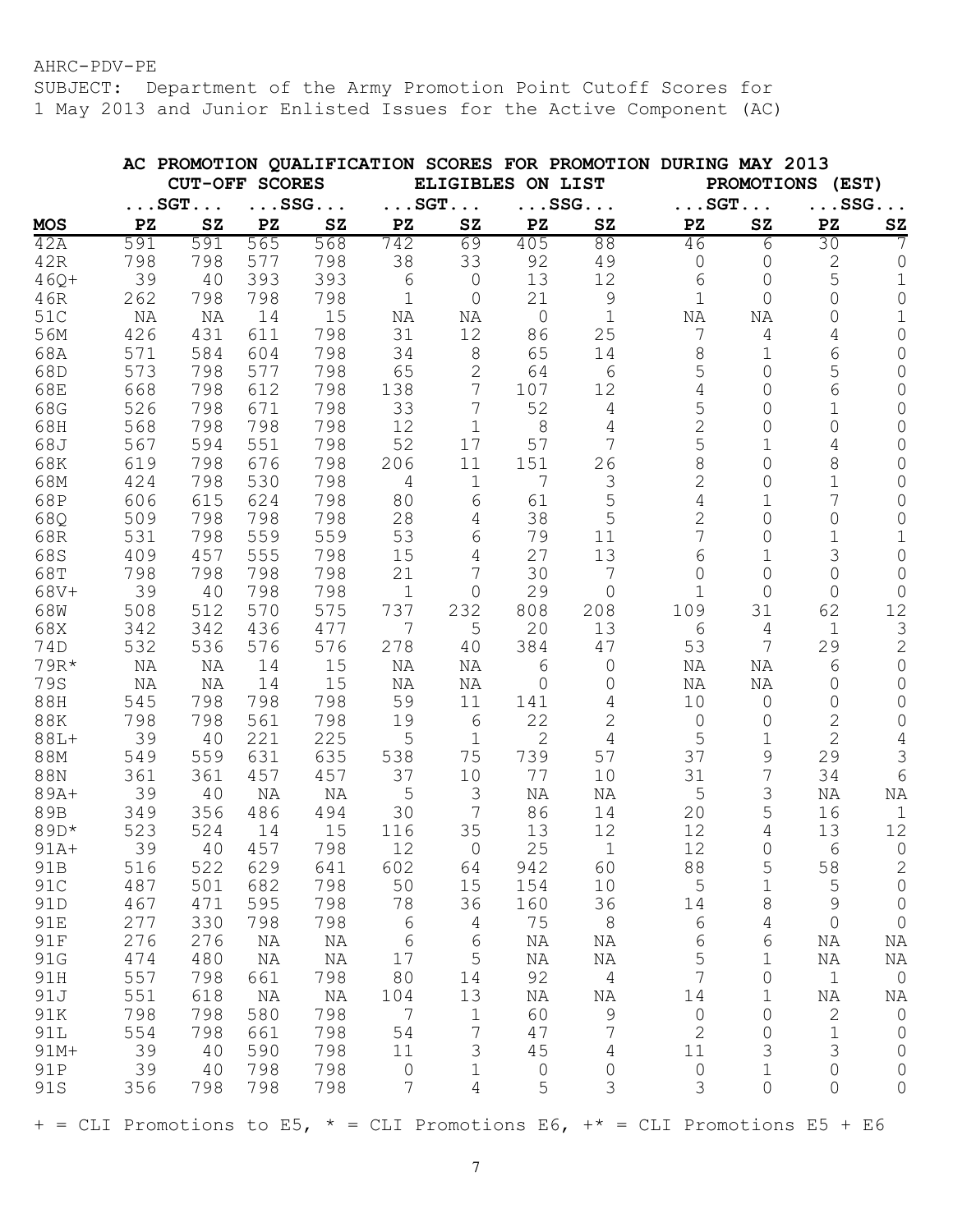SUBJECT: Department of the Army Promotion Point Cutoff Scores for 1 May 2013 and Junior Enlisted Issues for the Active Component (AC)

|                 |     |                       |               |                       |      |                       |       | AC PROMOTION QUALIFICATION SCORES FOR PROMOTION | DURING MAY 2013       |                            |                 |                       |
|-----------------|-----|-----------------------|---------------|-----------------------|------|-----------------------|-------|-------------------------------------------------|-----------------------|----------------------------|-----------------|-----------------------|
|                 |     | <b>CUT-OFF</b>        | <b>SCORES</b> |                       |      | <b>ELIGIBLES</b>      |       | ON LIST                                         |                       | <b>PROMOTIONS</b><br>(EST) |                 |                       |
|                 |     | $\ldots$ SGT $\ldots$ |               | $\ldots$ SSG $\ldots$ |      | $\ldots$ SGT $\ldots$ |       | $\ldots$ SSG $\ldots$                           | $\ldots$ SGT $\ldots$ |                            |                 | $\ldots$ SSG $\ldots$ |
| <b>MOS</b>      | PZ  | ${\tt SZ}$            | PZ            | SZ                    | PZ   | SZ                    | PZ    | ${\tt SZ}$                                      | PZ                    | SZ                         | $\overline{P}Z$ | S <sub>Z</sub>        |
| 92A             | 458 | 460                   | 658           | 667                   | 270  | 67                    | 574   | 93                                              | 53                    | 16                         | 18              | 2                     |
| 92F             | 587 | 592                   | 709           | 798                   | 493  | 65                    | 587   | 39                                              | 41                    |                            | 24              |                       |
| 92G             | 404 | 404                   | 592           | 798                   | 117  | 26                    | 298   | 21                                              | 46                    | 8                          | 21              |                       |
| <b>92L</b>      | 798 | 798                   | 798           | 798                   |      | 0                     | 12    |                                                 | O                     | 0                          | $\Omega$        |                       |
| 92M             | 355 | 355                   | 401           | 430                   | 2    |                       | 9     |                                                 |                       |                            |                 |                       |
| 92R             | 631 | 798                   | 650           | 798                   | 134  | 9                     | 69    | 10                                              | 8                     |                            |                 |                       |
| 92S             | 798 | 798                   | 798           | 798                   | 75   | 5                     | 42    | $\mathbf{2}$                                    |                       |                            |                 |                       |
| 92 <sub>W</sub> | 577 | 798                   | 798           | 798                   | 90   | 16                    | 113   |                                                 | 18                    |                            |                 |                       |
| 92Y             | 377 | 379                   | 576           | 582                   | 156  | 33                    | 615   | 121                                             | 76                    | 13                         | 42              |                       |
| 94A             | 798 | 798                   | 798           | 798                   | 22   |                       | 6     | 5                                               | 0                     | 0                          |                 |                       |
| 94D             | 314 | 798                   | 358           | 358                   | 3    | $\cup$                | 0     |                                                 |                       |                            |                 |                       |
| 94E             | 625 | 798                   | 659           | 798                   | 127  | 12                    | 62    |                                                 |                       |                            |                 |                       |
| 94F             | 798 | 798                   | 798           | 798                   | 69   |                       | 61    | 6                                               |                       |                            |                 |                       |
| 94H             | 798 | 798                   | 798           | 798                   | 20   | 5                     | 0     |                                                 |                       |                            |                 |                       |
| 94M             | 278 | 798                   | 361           | 361                   | 3    |                       | 0     |                                                 |                       | 0                          |                 |                       |
| 94P             | 39  | 40                    | 798           | 798                   |      |                       | 5     |                                                 |                       |                            |                 |                       |
| 94R             | 491 | 798                   | 696           | 798                   | 11   |                       | 18    |                                                 |                       | 0                          |                 |                       |
| 94S             | 428 | 798                   | 313           | 313                   | 10   |                       |       |                                                 |                       |                            |                 |                       |
| 94T             | 798 | 798                   | 798           | 798                   |      |                       |       |                                                 |                       | 0                          |                 |                       |
| 94Y             | 798 | 798                   | 798           | 798                   | 24   |                       |       |                                                 |                       | Ω                          |                 |                       |
| TOTALS          |     |                       |               |                       | 9654 | 2023                  | 11550 | 2921                                            | 2083                  | 621                        | 1267            | 448                   |

 $+$  = CLI Promotions to E5,  $*$  = CLI Promotions E6,  $+$  = CLI Promotions E5 + E6

### 1. **STAR MOSs**

The STAR MOS listing is a management tool. These are MOSs in which more Soldiers may have been promoted on 1 May 2013 if more had been reflected on AHRCOM's PERDB with an eligible date and promotion point score. Soldiers possessing an MOS listed as a STAR MOS are still required to meet or exceed an announced cutoff score.

### **SGT**

12C, 12D, 13F, 13M, 14S, 15N, 25R, 31D, 35F, 35L, 35Q, 35S, 37F, 46Q, 68V, 91A, 91P, 94P

#### **SSG**

09L, 12D, 12M, 13R, 15Q, 15W, 18B, 18C, 18D, 18E, 35F, 35Q, 38B, 51C, 79R, 79S, 89D

**NOTE:** Soldiers holding a STAR MOS should be given a high priority for WLC attendance due to increased promotion potential.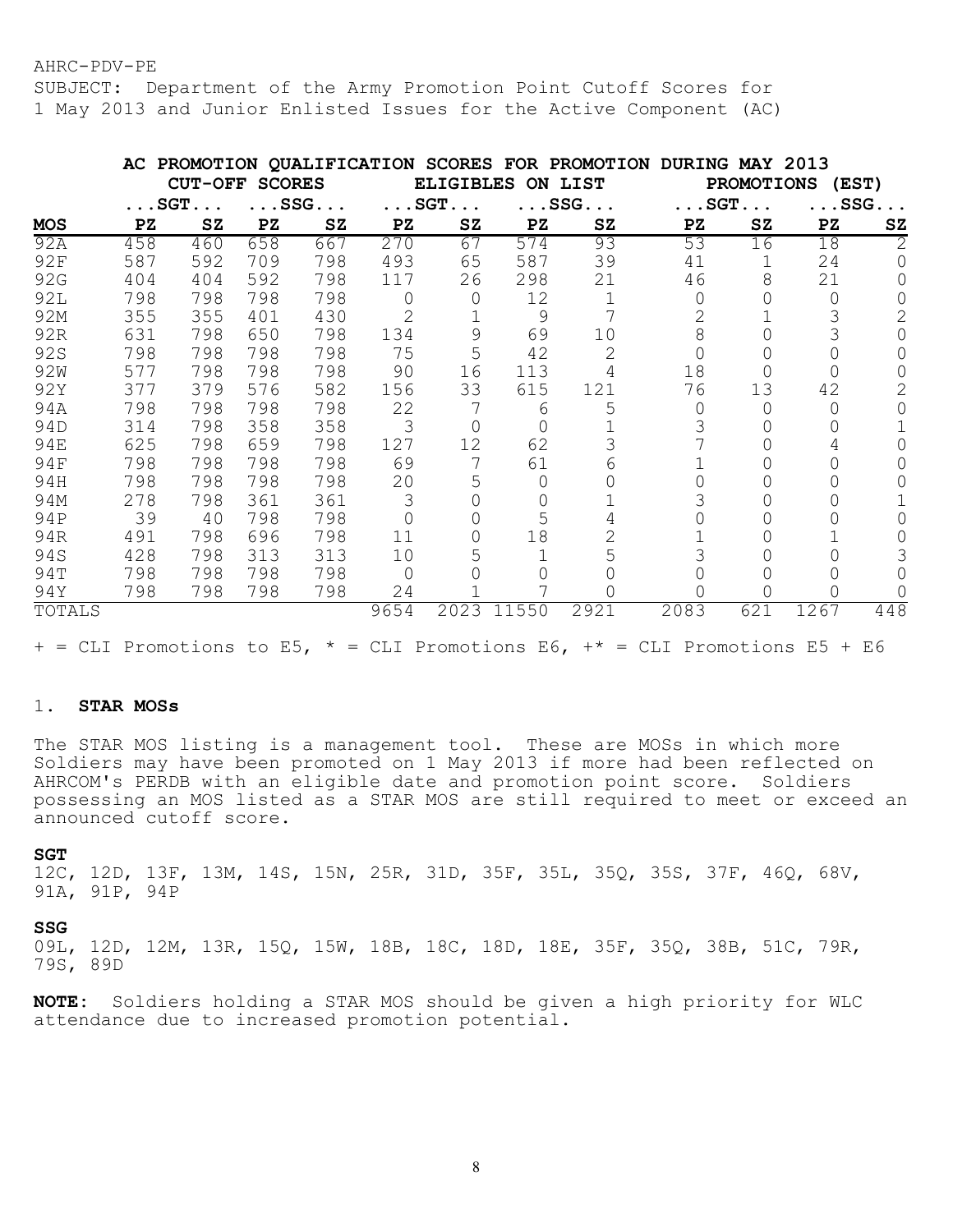SUBJECT: Department of the Army Promotion Point Cutoff Scores for 1 May 2013 and Junior Enlisted Issues for the Active Component (AC)

# **2. PROMOTION QUALIFICATION SGT CLI MOS LIST (minimum PDOR & BASD used only to break ties)**

| MOS | <b>PDOR</b> | <b>BASD</b> | #ELIG        | <b>#SELECTED</b> |
|-----|-------------|-------------|--------------|------------------|
| 12C | 20101201    | 20090225    | 1            | 1                |
| 12M | 20110204    | 20060702    | 3            | $\overline{2}$   |
| 12R | 20090606    | 20070606    | 12           | $\mathbf 1$      |
| 13F | 20110520    | 20080926    | 5            | 5                |
| 13M | 20110512    | 20070119    | 12           | 12               |
| 13R | 20101001    | 20090311    | 9            | 4                |
| 14S | 20110417    | 20090417    | $\mathbf 1$  | $\mathbf 1$      |
| 15N | 20110201    | 20030507    | $\mathbf{2}$ | 2                |
| 15S | 20110101    | 20090318    | 8            | 7                |
| 15U | 20090301    | 20070808    | 57           | 8                |
| 19D | 20110120    | 20030707    | 108          | 64               |
| 25R | 20120301    | 20080715    | 1            | $\mathbf 1$      |
| 31D | 20100501    | 20080527    | $\mathbf{1}$ | $\mathbf{1}$     |
| 35F | 20120202    | 20080915    | 17           | 17               |
| 35S | 20120418    | 20070524    | 3            | 3                |
| 46Q | 20100820    | 20080820    | 4            | 4                |
| 68V | 20080701    | 20060810    | $\mathbf 1$  | $\mathbf 1$      |
| 88L | 20080720    | 20060720    | 7            | $\mathbf{1}$     |
| 89A | 20100601    | 20080903    | 6            | $\mathbf{1}$     |
| 91A | 20110901    | 20060304    | 4            | 4                |
| 91M | 20090101    | 20070625    | 24           | 5                |

## **3. PROMOTION QUALIFICATION SSG CLI MOS LIST (minimum PDOR & BASD used only to break ties)**

| <b>MOS</b> | <b>PDOR</b> | <b>BASD</b> | #ELIG | #SELECTED |
|------------|-------------|-------------|-------|-----------|
| 09L        | 20110204    | 20060407    |       |           |
| 13R        | 20120101    | 20030529    | 2     | 2         |
| 15W        | 20101101    | 20060402    | 2     | 2         |
| 18B        | 20100401    | 20060428    |       |           |
| 18C        | 20071101    | 20031008    |       |           |
| 18D        | 20081001    | 20051026    |       |           |
| 35F        | 20120301    | 20050428    | 14    | 14        |
| 79R        | 20070401    | 10040303    |       |           |
| 89D        | 20120301    | 20050804    | 9     | 9         |

**Note:** The BASD does not have to be met by all CLI selectees within an MOS for promotion to SGT/SSG. The BASD is used to break a tie when two or more Soldiers have the same PDOR.